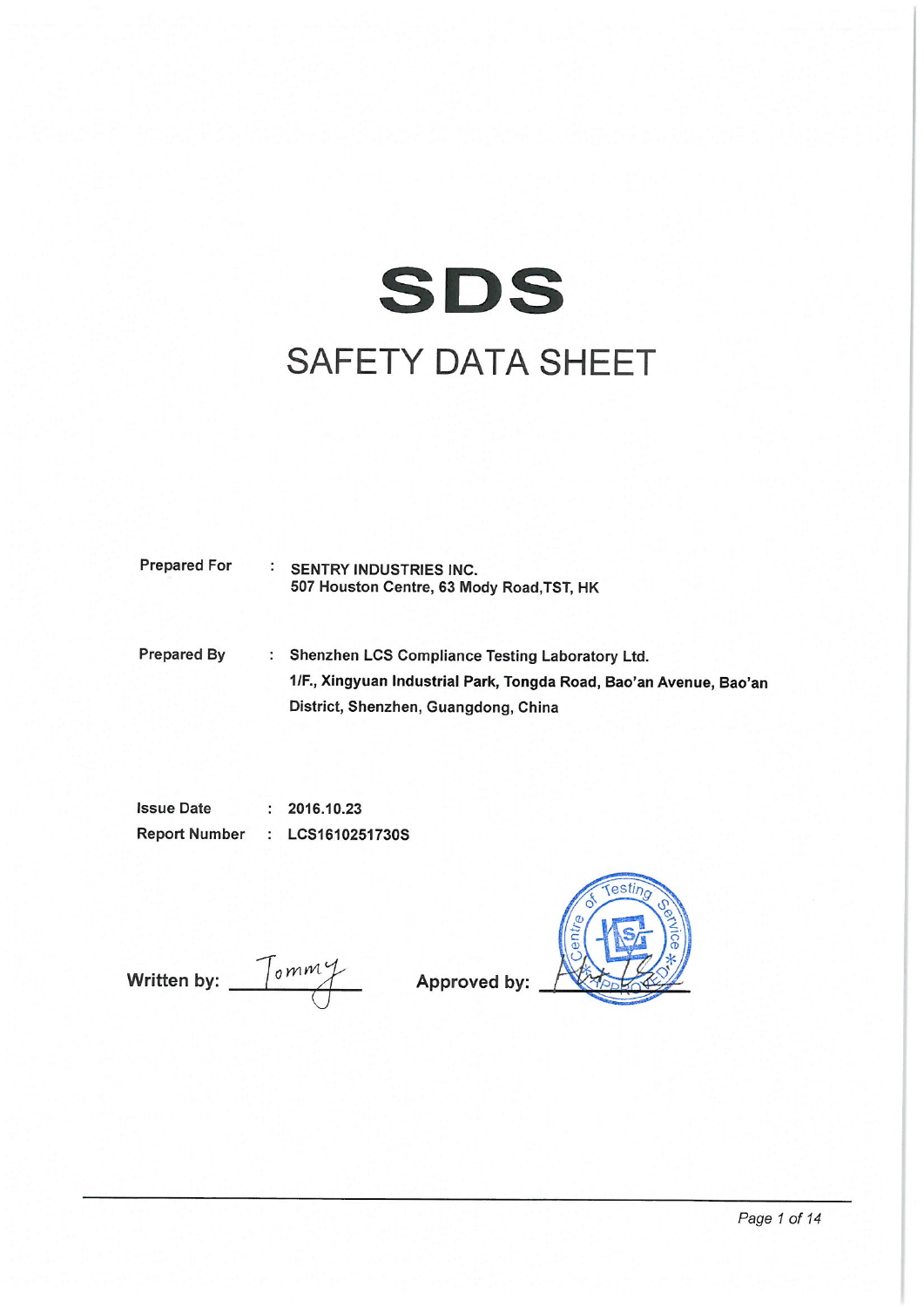

# Safety Data Sheet

The supplier identified below generated this SDS using the LCS SDS template. LCS did not test, certify, or approve the substance described in this SDS, and all information in this SDS was provided by the supplier or was *reproduced from publically available regulatory data sources. LCS makes no representations or warranties* regarding the completeness or accuracy of the information in this SDS and disclaims all liability in connection with the use of this information or the substance described in this SDS. The layout, appearance and format of this *SDS is © 2014 LCS LLC. All rights reserved.*

# **Section 1-Chemical Product and Company Identification**

**Product Name**: Lithium-ion Battery

**Other means of identification** 

**Synonyms**: None

**Model:** LZ502535

**Rating of Battery:** 3.7V 450mAh 1.665Wh

**Manufacture:** SENTRY INDUSTRIES INC.

**Address:** 507 Houston Centre, 63 Mody Road,TST, HK

**Post Code:** 10931 **Fax No:** 852-23684777 **Emergency Telephone:** 852-23684777

# **Section 2- Hazards Identification**

## (**a**) **Classification**

This chemical is considered hazardous by the **2012 OSHA** Hazard Communication Standard (29 CFR

1910.1200). This product is an article which is a sealed battery and as such does not require an SDS per the

OSHA hazard communication standard unless ruptured. The hazards indicated are for a ruptured battery

| Skin corrosion/irritation                              | Category 2 |  |
|--------------------------------------------------------|------------|--|
| Serious eye damage/eye irritation                      | Category 1 |  |
| Carcinogenicity                                        | Category 2 |  |
| Specific target organ toxicity (repeated)<br>exposure) | Category 1 |  |

## **(b) GHS Label elements, including precautionary statements**

## **Emergency Overview**

# **Signal word Danger**

# **Hazard Statements**

Causes skin irritation Causes serious eye damage Suspected of causing cancer Causes damage to organs through prolonged or repeated exposure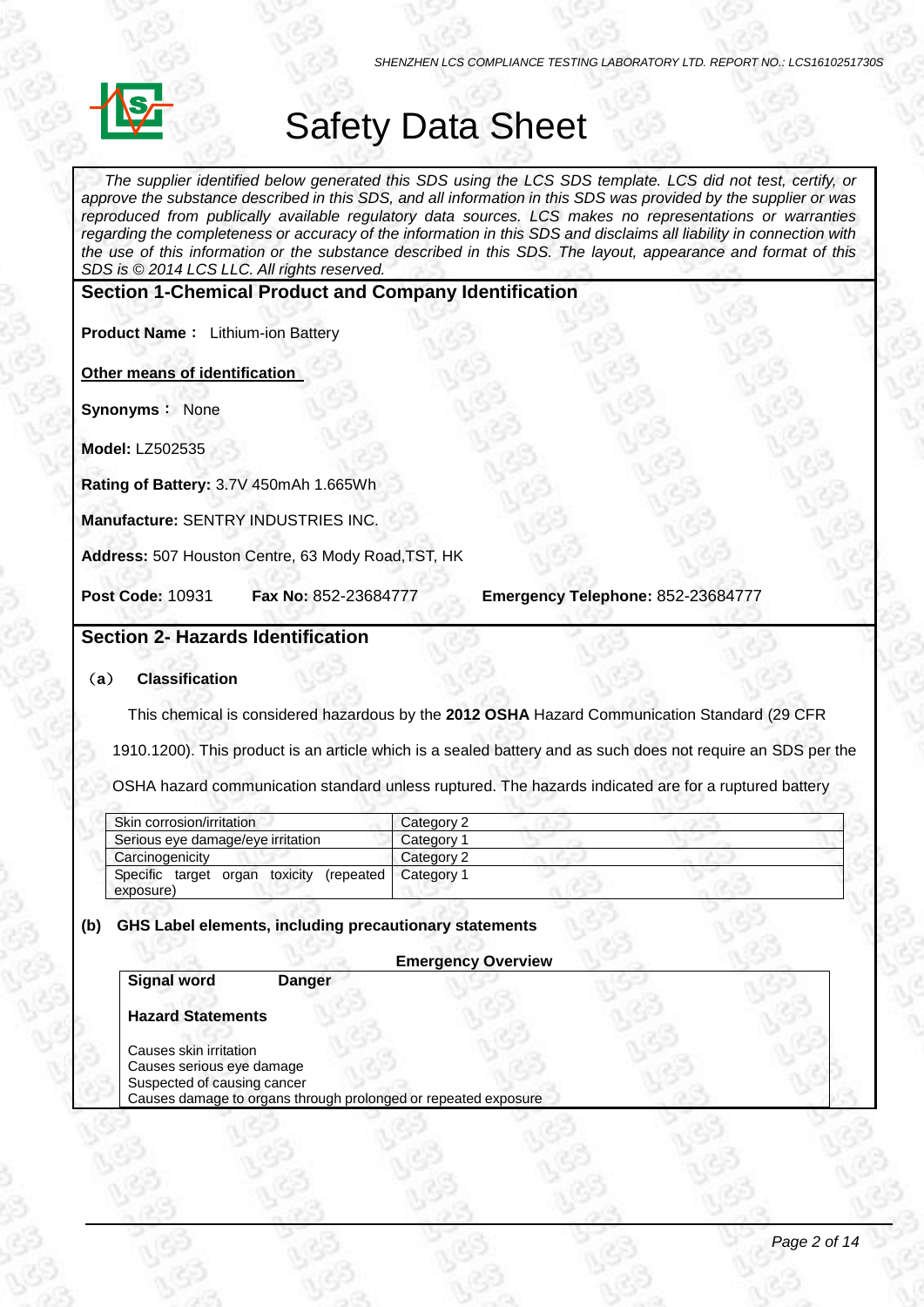# Safety Data Sheet



This product is an article which contains a chemical substance. Safety information is given for exposure to the article as sold. Intended use of the product should not result in exposure to the chemical substance. This is a battery. In case of rupture: the above hazards exist.

Appearance No information available Physical State Solid Odor No information available

# **Precautionary Statements – Prevention**

Wash face, hands and any exposed skin thoroughly after handling.

Wear protective gloves/protective clothing/eye protection/face protection

Do not breathe dust/fume/gas/mist/vapors/spray

Do not eat, drink or smoke when using this product

# **Precautionary Statements – Response**

Specific treatment (see supplemental first aid instructions on this label)

Get medical advice/attention if you feel unwell

# **Eyes**

IF IN EYES: Rinse cautiously with water for several minutes. Remove contact lenses, if present and easy to

do. Continue rinsing. Immediately call a POISON CENTER or doctor/physician

# **Skin**

IF ON SKIN: Wash with plenty of soap and water

If skin irritation occurs: Get medical advice/attention

Take off contaminated clothing and wash before reuse

# **Precautionary Statements – Storage**

Store locked up

# **Precautionary Statements – Disposal**

Dispose of contents/container to an approved waste disposal plant

# **© Hazards not otherwise classified (HNOC)**

No information available.

**(d) Unknown Toxicity**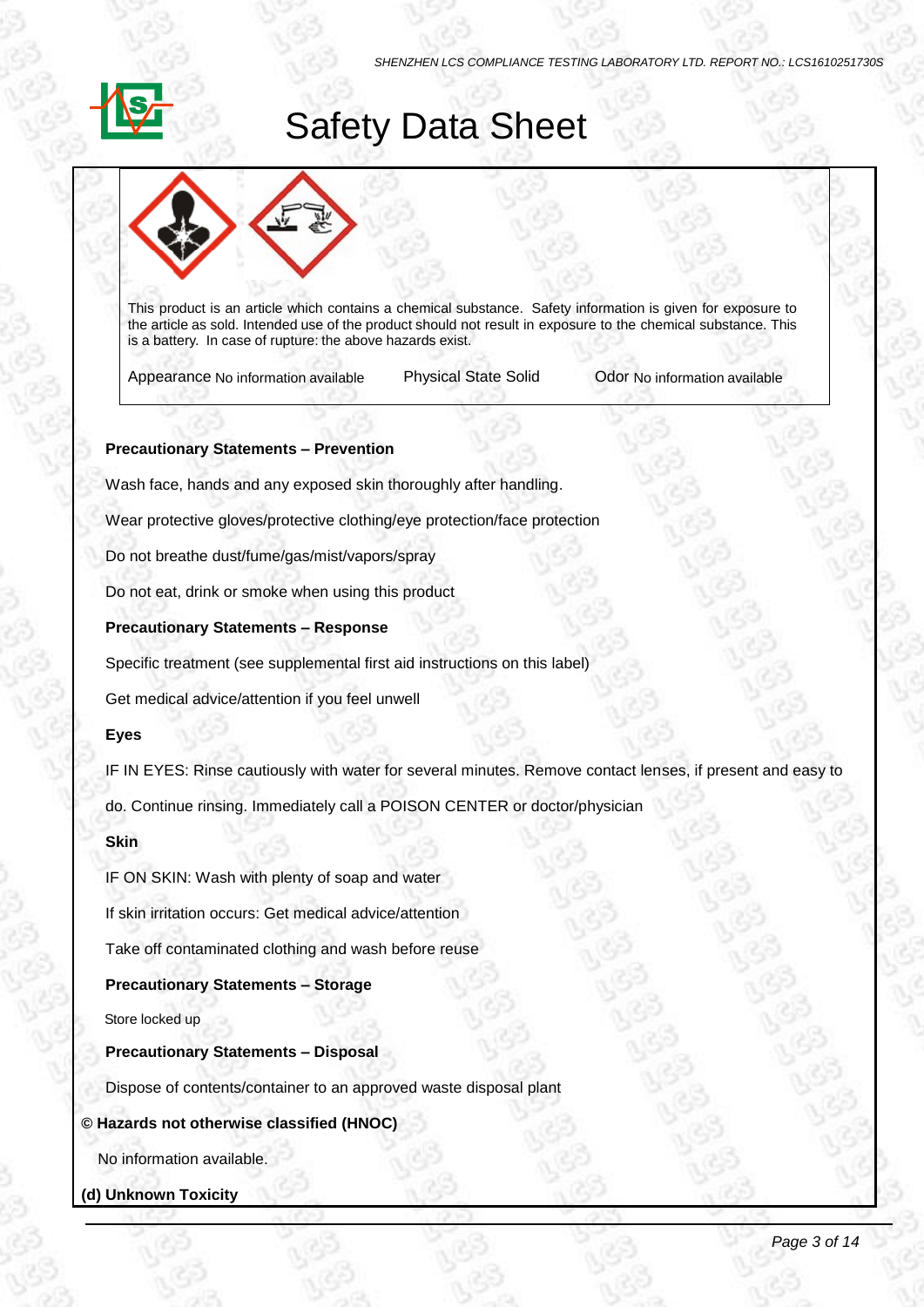

# Safety Data Sheet

15% of the mixture consists of ingredient(s) of unknown toxicity.

### **(e) Other information**

No information available.

**(f) Interactions with Other Chemicals**

No information available.

# **Section 3- Composition/Information on Ingredient**

\*The exact percentage (concentration) of composition has been withheld as a trade secret.

| <b>Chemical Name</b> | <b>Molecular formula</b> | <b>CAS No.</b> | Weight (%) |
|----------------------|--------------------------|----------------|------------|
| Lithium cobalt oxide | (LiCoO <sub>2</sub> )    | 12190-79-3     | 36.2       |
| Carbon Black         | C                        | 1333-86-4      | 25.3       |
| Electrolyte          | $F_6$ LiP                | 21324-40-3     | 3          |
| <b>PVDF</b>          | $(CH2-CF2)n$             | 24937-79-9     | 2          |
| <b>SBR</b>           | $(C_8H_8.C_4H_6)x$       | 9003-55-8      | 0.8        |
| <b>EC</b>            | $C_3H_3O_4$              | $96 - 49 - 1$  | 7.6        |
| <b>DMC</b>           | $C_3H_6O_3$              | 616-38-6       | 9.5        |
| <b>Aluminum</b>      | Al                       | 7429-90-5      | 11.6       |
| Copper               | Cu                       | 7440-50-8      | 4          |

# **Section 4- First Aid Measures**

The battery is not hazard with eye and skin contact under normal circumstance. In case of the enclosure is damaged, the battery can not be used and touched. It is safety except that the battery is damaged by fire or rupture. The leakage of internal hazardous substance and formation of hazardous substance would occur, take the following measures if contact with the battery.

**Skin touch:** Wash off immediately with soap and plenty of water for at least 15 minutes. Get medical attention if irritation develops and persists.

**Eyes touch:** Rinse immediately with plenty of water, also under the eyelids, for at least 15 minutes. Keep eye wide open while rinsing. Remove contact lenses, if present and easy to do. Continue rinsing. Do not rub affected area. Seek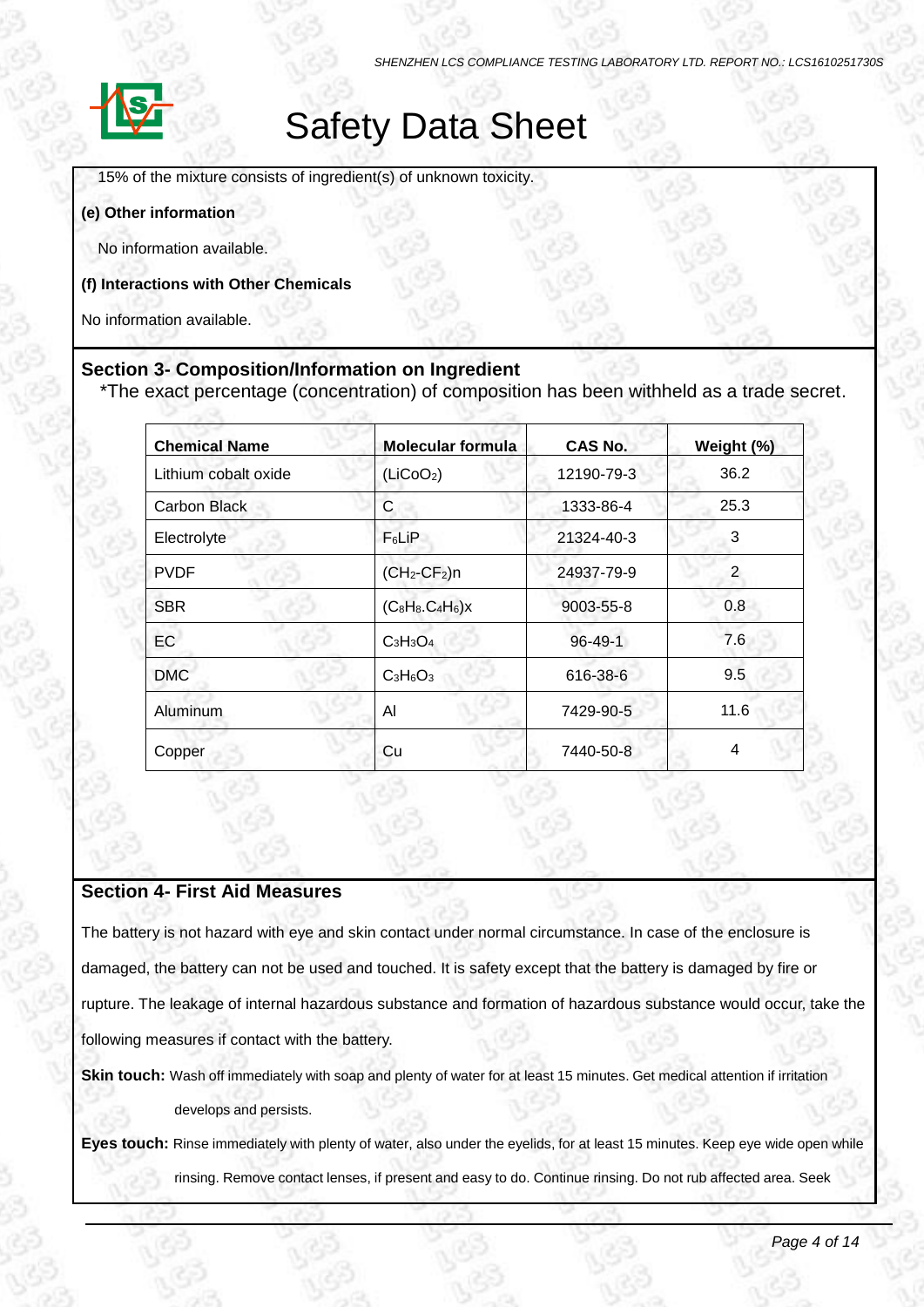# Safety Data Sheet

immediate medical attention/advice**.**

**Inhalation:** Remove to fresh air. Get medical attention immediately if symptoms occur.

**Ingestion:** Rinse mouth immediately and drink plenty of water. Never give anything by mouth to an unconscious

person.DoNOT induce vomiting. Call a physician.

**Self-protection of the first aider:** Ensure that medical personnel are aware of the material(s) involved, take

precautions to protect themselves and prevent spread of contamination.

# **Information for doctor**

**Most important symptoms and effects, both acute and delayed:** no further relevant information available. **Indication of any immediate medical attention and special treatment needed:** No further relevant information

available

# **Section 5- Fire Fighting Measures**

# **(a) Extinguishing media**

Suitable extinguishing media: Use foam, dry powder or dry sand, CO2 as appropriate.

Unsuitable extinguishing media: No information available.

# **(b) Special hazards arising from the chemical**

Under fire conditions, batteries may burst and release hazardous decomposition products when exposed to a fire situation. This could result in the release of flammable or corrosive materials. Hazardous combustion products: CO, CO2, Metal oxides, Irritating fumes.

# **(c) Special protective equipment and precautions for fire-fighters**

Firefighters must wear fire resistant protective equipment and appropriate breathing apparatus. The staff must equip with filter mask (full mask) or isolated breathing apparatus. The staff must wear the clothes which can defense the fire and the toxic gas. Put out the fire in the upwind direction. Remove the container to the open space as soon as possible. Spray water on the containers in the fireplace to keep them cool until finish

extinguishment.

# **Section 6- Accidental Release Measures**

# **Personal precautions, protective equipment and emergency procedures:**

If the battery is released, remove personnel from area until fumes dissipate. Provide maximum ventilation to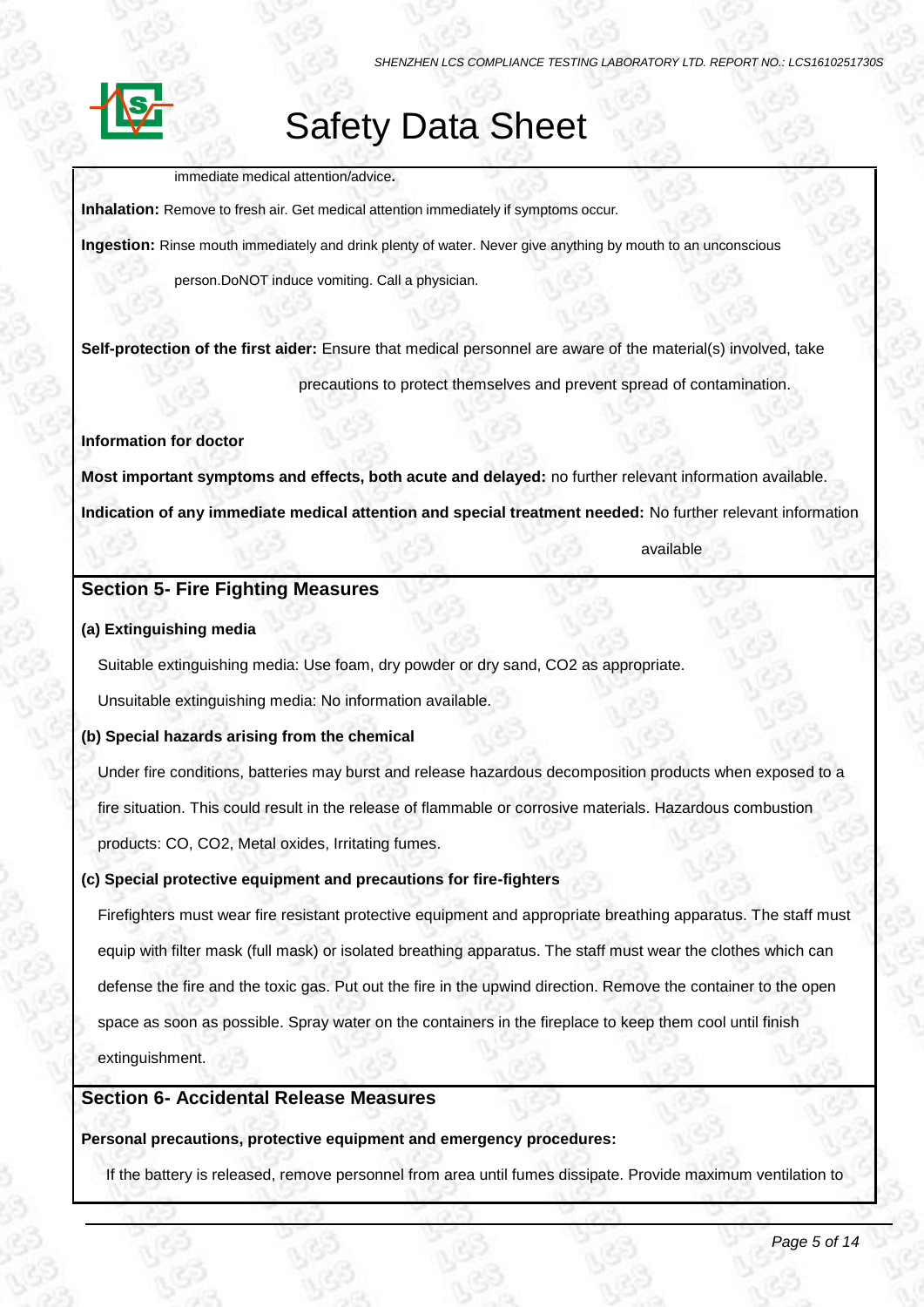

# Safety Data Sheet

clear out hazardous gases. The preferred response is to leave the area and allow the vapors to dissipate. Avoid skin and eyes contact or inhalation of vapors. Remove spilled liquid with absorbent and incinerated. If leakage of the battery happens, liquid could be absorbed wit sand, earth or other inert substance and contaminated area should be ventilated meantime.

## **Environment precautions:**

Do not allow product to reach sewage system or any water source.

Inform respective authorities in case of seepage into water course or sewage system.

Do not allow to enter sewers/ surface or ground water.

### **Methods and material for containment and cleaning up:**

If battery casing is dismantled, small amounts of electrolyte may leak. Collect all released material in a plastic

lined container. Dispose off according to the local law and rules. Avoid leached substances to get into the earth,

canalization or waters.

# **Section 7- Handling and Storage**

### **Precautions for safe handling**

Handling **In case of rupture: Handle in accordance with good industrial hygiene and safety practice. Avoid** contact with skin, eyes or clothing. Use personal protection equipment.

### **Conditions for safe storage, including any incompatibilities**

**Storage** Keep containers tightly closed in a dry, cool and well-ventilated place. Store locked up.Keep out of the reach of children.

**Incompatible Products** Strong acids. Strong oxidizing agents. Strong bases.

# **Section 8- Exposure Controls, Personal Protection**

# **(a)Control parameters**

## **Exposure Guidelines**

12190-79

| Chemical name                    | <b>ACGIH TLV</b>           | <b>OSHA PEL</b> | <b>NIOSH IDLH</b> |
|----------------------------------|----------------------------|-----------------|-------------------|
| Lithium Cobalt Oxide<br>(CoLiO2) | TWA: $0.02 \text{ mg/m}^3$ |                 |                   |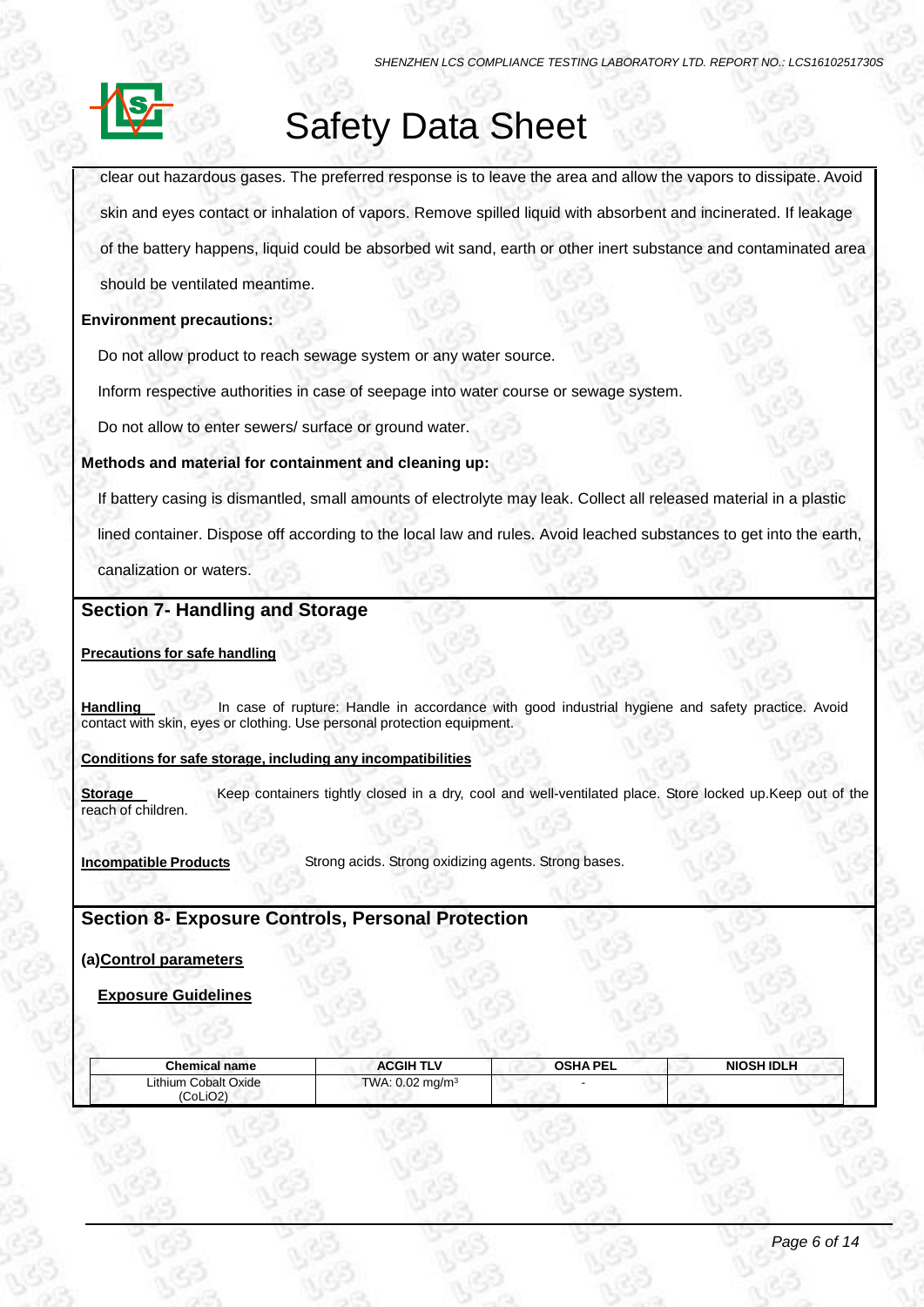# Safety Data Sheet

| Graphi<br>7782-42<br>-5                                                           | TWA: $2 \text{ mg/m}^3$<br>respirable<br>all forms<br>fraction<br>excep<br>graphite fibers | TWA: $15 \text{ mg/m}^3$ total<br>dust synthetic<br>TWA: 5 mg/m <sup>3</sup> respirable<br>fraction synthetic<br>(vacated) TWA: $2.5 \text{ mg/m}^3$<br>respirable dust natural<br>(vacated) TWA: 10 mg/m <sup>3</sup><br>total dust synthetic<br>(vacated) TWA: 5 mg/m <sup>3</sup><br>respirable fraction<br>synthetic TWA: 15 mppcf | <b>IDLH: 1250</b><br>mg/m <sup>3</sup><br>TWA: $2.5 \text{ mg/m}^3$<br>respirable<br>dust                          |
|-----------------------------------------------------------------------------------|--------------------------------------------------------------------------------------------|----------------------------------------------------------------------------------------------------------------------------------------------------------------------------------------------------------------------------------------------------------------------------------------------------------------------------------------|--------------------------------------------------------------------------------------------------------------------|
| 1-Propene, 1,1,2,3,3,3-hexafluoro-,<br>polymer with 1,1-difluoroethene<br>9011-17 | TWA: 2.5 mg/m <sup>3</sup> $F$                                                             | TWA: 2.5 mg/m <sup>3</sup> F TWA:<br>$2.5 \text{ mg/m}^3$ dust<br>(vacated) TWA: 2.5<br>mg/m <sup>3</sup>                                                                                                                                                                                                                              |                                                                                                                    |
| Phosphate(1-), hexafluoro-,<br>lithium<br>21324-40                                | TWA: $2.5$ mg/m <sup>3</sup> F                                                             | TWA: 2.5 mg/m <sup>3</sup> F TWA:<br>$2.5 \text{ mg/m}^3$ dust<br>(vacated) TWA: 2.5<br>ma/m <sup>3</sup>                                                                                                                                                                                                                              |                                                                                                                    |
| Carbon<br>black<br>1333-86<br>-4                                                  | TWA: $3 \text{ mg/m}^3$<br>inhalable<br>fraction                                           | TWA: 3.5<br>mg/m <sup>3</sup><br>(vacated) TWA: 3.5<br>mg/m <sup>3</sup>                                                                                                                                                                                                                                                               | <b>IDLH: 1750</b><br>mg/m <sup>3</sup><br>TWA: 3.5<br>mg/m <sup>3</sup><br>TWA: 0.1 mg/m <sup>3</sup> Carbon black |

in presence of Polycyclic *ACGIH TLV: American Conference of Governmental Industrial Hygienists -Threshold Limit Value OSHA PEL: Occupational* 

*Safety and Health Administration - Permissible Exposure Limits Immediately Dangerous to Life or Health*

**Other Exposure Guidelines:** Vacated limits revoked by the Court of Appeals decision in AFL-CIO v. OSHA, 965

F.2d 962(11th Cir., 1992) See section 15 for national exposure control parameters

# **(b) Appropriate engineering controls**

Engineering Measures: 1.Showers 2.Eyewash stations 3.Ventilation systems

**(c) Individual protection measures, such as personal protective equipment**

**Respiratory protection:** No necessary under normal use. In case electrolyte leakage from the battery, protect

hand with chemical resistant rubber gloves. If battery is burning, leave the area

immediately. In abuse, use NIOSH approved acid gas filter mask or self-contained

breathing apparatus.

**Hand protection:** None under normal use. In case of spilling, use PVC, neoprene or nitrile gloves of 15miles

(0.015 inch) or thicker.

**Eye/Face protection:** None required under normal conditions. Use approved chemical work safety goggles or f ace shield, if handling a leaking or rupture battery.

**Skin and boby protection:** No necessary under normal use. Use rubber apron and protective working in case of

handling of a rupture battery.

**Other protective equipment:** Chemical resistance clothing is recommended along with eye wash station and

safety shower should be available. Work hygienic practices: Use good chemical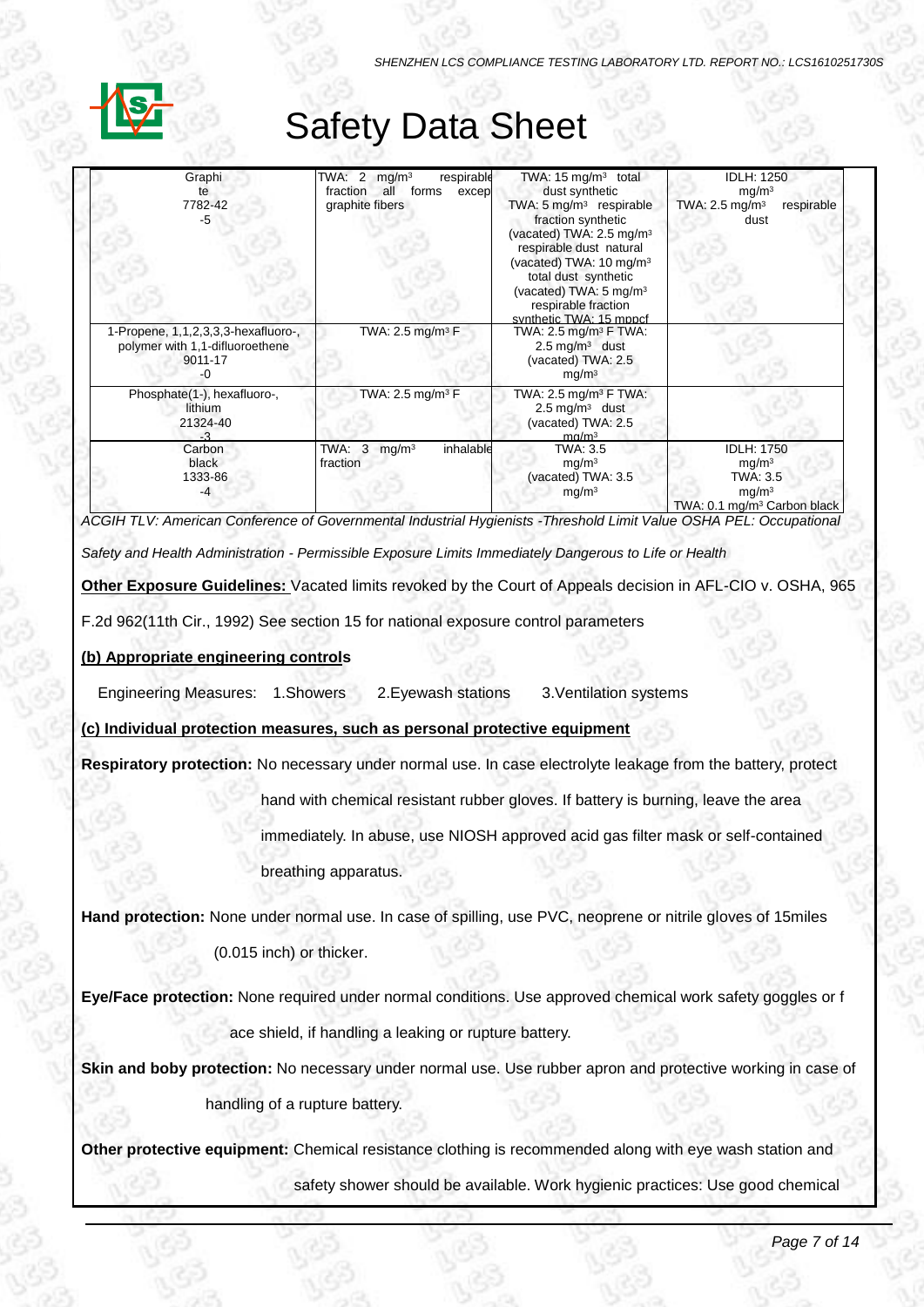

# Safety Data Sheet

hygiene practice. Wash hands after use and before drinking, eating or smoking.

Wash hands thoroughly after cleaning-up component spill caused by leaking

battery. No eating, drinking, or smoking in battery storage area. Launder

contaminated cloth before reuse.

# **Section 9- Physical and Chemical Properties**

| <b>Physical and Chemical Properties</b>             |                          |                                 |                          |
|-----------------------------------------------------|--------------------------|---------------------------------|--------------------------|
| <b>Physical state</b>                               | Solid                    |                                 |                          |
| Appearance                                          | No information available | Odor                            | No information available |
| Color                                               | No information available | <b>Odor Threshold</b>           | No information available |
|                                                     |                          |                                 |                          |
| <b>Property</b>                                     | <b>Values</b>            | <b>Remarks</b><br><b>Method</b> |                          |
| PH                                                  | None known               | None known                      |                          |
| <b>Melting / freezing point</b>                     | None known               | None known                      |                          |
| <b>Boiling point / boiling</b><br>range             | None known               | None known                      |                          |
| <b>Flash Point</b>                                  | None known               | None known                      |                          |
| <b>Evaporation Rate</b>                             | None known               | None known                      |                          |
| <b>Flammability (solid, gas)</b>                    | None known               | None known                      |                          |
| <b>Flammability Limit in Air</b>                    |                          |                                 |                          |
| <b>Upper flammability limit</b>                     | No data available        |                                 |                          |
| <b>Lower flammability limit</b>                     | No data available        |                                 |                          |
| Vapor pressure                                      | No data available        | None known                      |                          |
| <b>Vapor density</b>                                | No data available        | None known                      |                          |
| <b>Specific Gravity</b>                             | No data available        | None known                      |                          |
| <b>Water Solubility</b>                             | No data available        | None known                      |                          |
| Solubility in other solvents                        | No data available        | None known                      |                          |
| <b>Partition</b><br>coefficient:<br>n-octanol/water | No data available        | None known                      |                          |
| <b>Autoignition temperatur</b>                      | No data available        | None known                      |                          |
| <b>Decomposition</b><br>temperature                 | No data available        | None known                      |                          |
| <b>Kinematic viscosity</b>                          | No data available        | None known                      |                          |
| <b>Dynamic viscosity</b>                            | No data available        | None known                      |                          |
| <b>Explosive properties</b>                         | No data available        | None known                      |                          |
| <b>Oxidizing properties</b>                         | No data available        | None known                      |                          |
| <b>Other Information</b>                            |                          |                                 |                          |
| <b>Softening Point</b>                              | No data available        |                                 |                          |
| <b>VOC Content (%)</b>                              | No data available        |                                 |                          |
| <b>Particle Size</b>                                | No data available        |                                 |                          |
|                                                     |                          |                                 |                          |

# **Section 10- Stability and reactivity**

**Reactivity:** No data available.

**Chemical stability:** Stable under recommended storage conditions.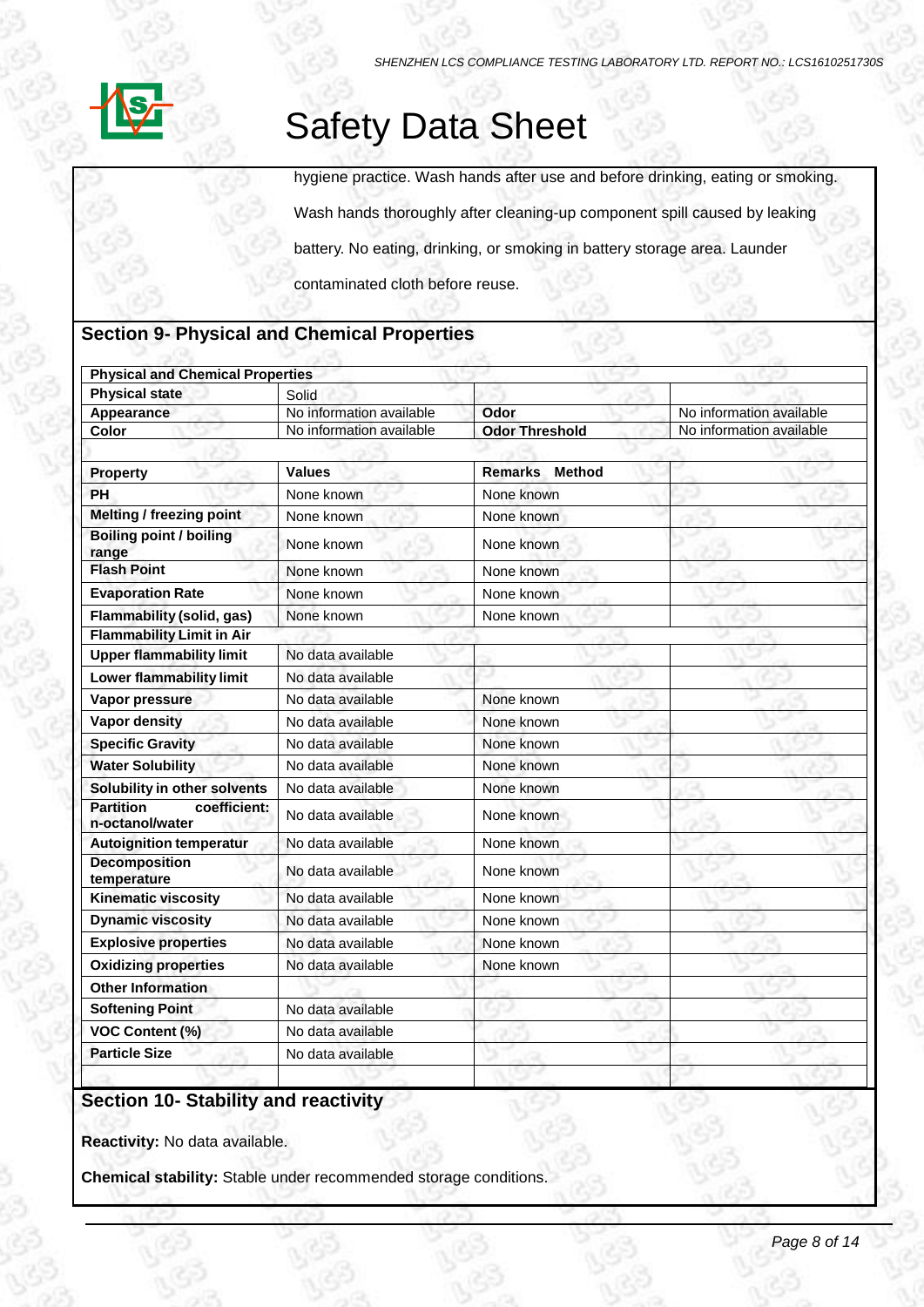

# Safety Data Sheet

**Possibility of hazardous rections :** None under normal processing.

**Conditions to avoid:** None known based on information supplied.

**Incompatible materials:Strong acids.** Strong oxidizing agents. Strong bases.

**Hazardous Decomposition Products:** None known based on information supplied.

# **Section 11- Toxicological information**

### **Information on likely routes of exposure**

**Product Information:** Product does not present an acute toxicity hazard based on known or supplied information. In case of rupture:

**Inhalation:** Specific test data for the substance or mixture is not available. May cause irritation of respiratory tract.

**Eye contact:** Specific test data for the substance or mixture is not available. Causes serious eye damage. (based on

components). Severely irritating to eyes. May cause irreversible damage to eyes.

**Skin contact:** Specific test data for the substance or mixture is not available. Causes skin irritation. (based on components).

Prolonged contact may cause redness and irritation.

**Ingestion:** Specific test data for the substance or mixture is not available. Ingestion may cause irritation to mucous membranes.

Ingestion may cause gastrointestinal irritation, nausea, vomiting and diarrhea.

### **Component Information**

| <b>Chemical name</b>            | Oral                  | Dermal LD50           | <b>Inhalation LC50</b> |
|---------------------------------|-----------------------|-----------------------|------------------------|
| Propylene carbonate<br>108 32 7 | $= 29000$ mg/kg (Rat) | $>$ 20 mL/kg (Rabbit) |                        |
| Carbon black<br>1333-86-4       | $> 15400$ mg/kg (Rat) | $>$ 3 g/kg (Rabbit)   |                        |

### **Information on toxicological effects**

**Symptoms:** Erythema (skin redness). May cause redness and tearing of the eyes. May cause blindness. Burning.

### **Delayed and immediate effects as well as chronic effects from short and long-term exposure**

**Sensitization:** No information available.

**Mutagenic Effects:** No information available.

**Carcinogenicity:** The table below indicates whether each agency has listed any ingredient as a carcinogen.

| <b>Chemical name</b>                           | ACGI            | IAR      | .<br>. . | OSH |
|------------------------------------------------|-----------------|----------|----------|-----|
| Lithium Cobalt Oxide<br>(CoLiO2)<br>12190-79-3 | IA <sub>3</sub> | Group 2B |          |     |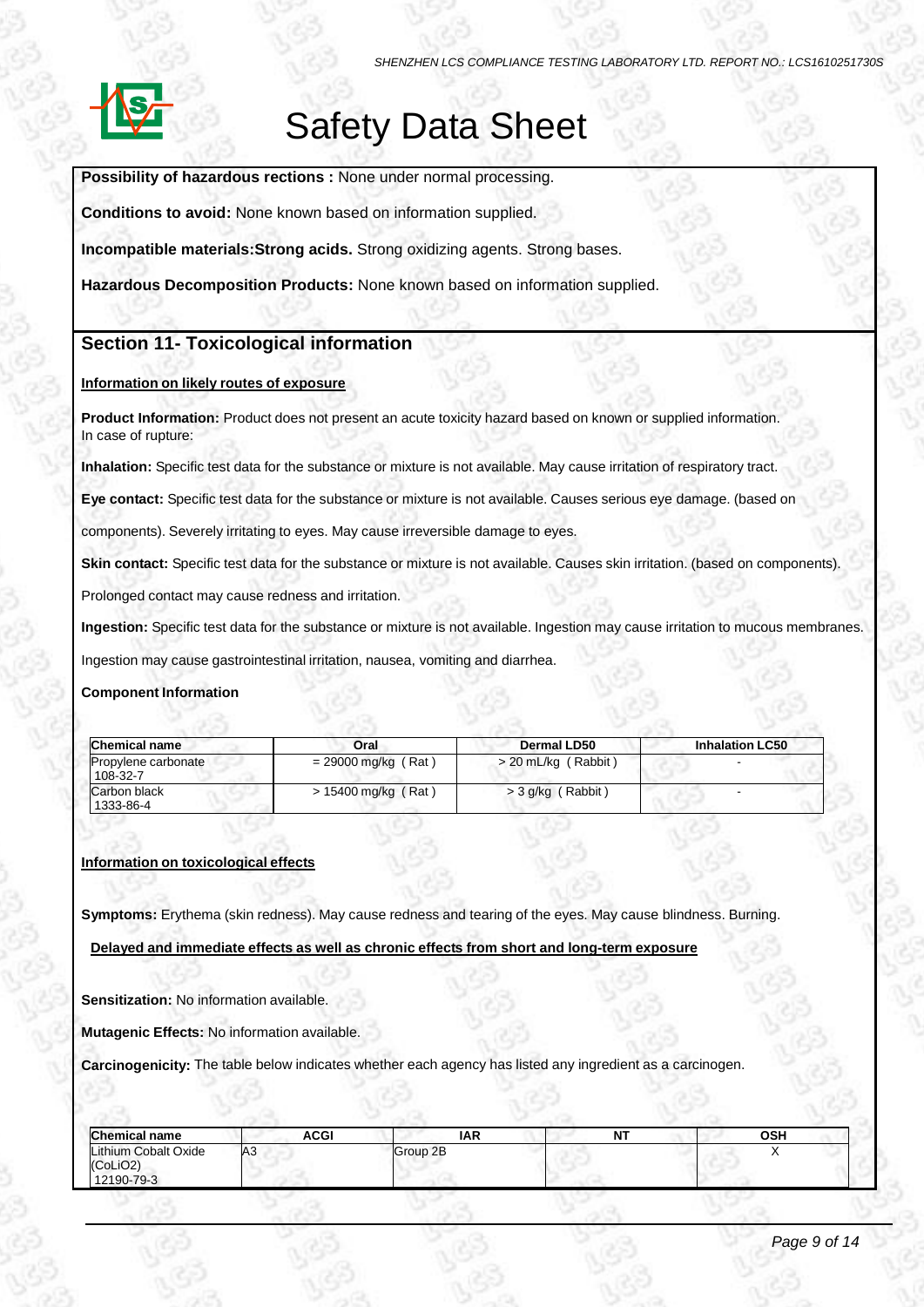

# Safety Data Sheet

| Carbon black<br>1333-86-4                                                                                                                                                                                                                                                                                                 | A3                                                                                                                                                                                                                                                                 | Group 2B                                   |                                             | X                                                                                                                                                                                                                                            |
|---------------------------------------------------------------------------------------------------------------------------------------------------------------------------------------------------------------------------------------------------------------------------------------------------------------------------|--------------------------------------------------------------------------------------------------------------------------------------------------------------------------------------------------------------------------------------------------------------------|--------------------------------------------|---------------------------------------------|----------------------------------------------------------------------------------------------------------------------------------------------------------------------------------------------------------------------------------------------|
| A3 - Animal Carcinogen<br>$X - Present$                                                                                                                                                                                                                                                                                   | <b>ACGIH (American Conference of Governmental Industrial Hygienists)</b><br>IARC (International Agency for Research on Cancer)<br>Group 2B - Possibly Carcinogenic to Humans<br>OSHA (Occupational Safety and Health Administration of the US Department of Labor) |                                            |                                             |                                                                                                                                                                                                                                              |
| Reproductive toxicity: No information available.                                                                                                                                                                                                                                                                          |                                                                                                                                                                                                                                                                    |                                            |                                             |                                                                                                                                                                                                                                              |
| STOT- single exposure: No information available.                                                                                                                                                                                                                                                                          |                                                                                                                                                                                                                                                                    |                                            |                                             |                                                                                                                                                                                                                                              |
| STOT-repeated exposure: Causes damage to organs through prolonged or repeated exposure. Based on classification<br>criteria from the 2012 OSHA Hazard Communication Standard (29 CFR1910.1200), this product has been determined to<br>cause systemic target organ toxicity from chronic or repeated exposure. (STOT RE). |                                                                                                                                                                                                                                                                    |                                            |                                             |                                                                                                                                                                                                                                              |
| carcinogenic to humans (Group 2B) by inhalation.                                                                                                                                                                                                                                                                          |                                                                                                                                                                                                                                                                    |                                            |                                             | Chronic Toxicity: Contains a known or suspected carcinogen. Avoid repeated exposure. Prolonged exposure may cause<br>chronic effects. Carbon black has been classified by the International Agency for Research on Cancer (IARC) as possibly |
| Target Organ Effects: Respiratory system. Eyes. Skin. Gastrointestinal tract (GI).                                                                                                                                                                                                                                        |                                                                                                                                                                                                                                                                    |                                            |                                             |                                                                                                                                                                                                                                              |
| Aspiration Hazard: No information available.                                                                                                                                                                                                                                                                              |                                                                                                                                                                                                                                                                    |                                            |                                             |                                                                                                                                                                                                                                              |
| <b>Numerical measures of toxicity Product Information</b>                                                                                                                                                                                                                                                                 |                                                                                                                                                                                                                                                                    |                                            |                                             |                                                                                                                                                                                                                                              |
| The following values are calculated based on chapter 3.1 of the GHS document                                                                                                                                                                                                                                              |                                                                                                                                                                                                                                                                    |                                            |                                             |                                                                                                                                                                                                                                              |
| <b>ATEmix (oral)</b><br>7,819.00 mg/kg<br><b>ATEmix (dermal)</b><br>6,300.00 mg/kg (ATE)                                                                                                                                                                                                                                  |                                                                                                                                                                                                                                                                    |                                            |                                             |                                                                                                                                                                                                                                              |
|                                                                                                                                                                                                                                                                                                                           |                                                                                                                                                                                                                                                                    |                                            |                                             |                                                                                                                                                                                                                                              |
| <b>Section 12- Ecological Information</b>                                                                                                                                                                                                                                                                                 |                                                                                                                                                                                                                                                                    |                                            |                                             |                                                                                                                                                                                                                                              |
| <b>Ecotoxicity</b>                                                                                                                                                                                                                                                                                                        |                                                                                                                                                                                                                                                                    |                                            |                                             |                                                                                                                                                                                                                                              |
| The environmental impact of this product has not been fully investigated.                                                                                                                                                                                                                                                 |                                                                                                                                                                                                                                                                    |                                            |                                             |                                                                                                                                                                                                                                              |
| <b>Chemical name</b>                                                                                                                                                                                                                                                                                                      | <b>Toxicity to Algae</b>                                                                                                                                                                                                                                           | <b>Toxicity to Fish</b>                    | <b>Toxicity to</b><br><b>Microorganisms</b> | Daphnia Magna<br>(Water Flea)                                                                                                                                                                                                                |
| Propylene carbonate<br><b>00 22 7</b>                                                                                                                                                                                                                                                                                     | 72h EC50: > 500<br>ma/l                                                                                                                                                                                                                                            | 96h LC50: > 1000 mg/L<br>(C, min, no, min) | EC50 > 10000 mg/L 17                        | 48h EC50: > 500 mg/L                                                                                                                                                                                                                         |

| <b>Chemical name</b>            | <b>Toxicity to Algae</b>                                | <b>Toxicity to Fish</b>                                                                      | <b>Toxicity to</b><br><b>Microorganisms</b> | Daphnia Magna<br>(Water Flea) |
|---------------------------------|---------------------------------------------------------|----------------------------------------------------------------------------------------------|---------------------------------------------|-------------------------------|
| Propylene carbonate<br>108-32-7 | 72h EC50: > 500<br>mq/L<br>(Desmodesmus<br>subspicatus) | 96h LC50: > 1000 mg/L<br>(Cyprinus carpio) 96h<br>LC50:<br>$= 5300$ mg/L<br>(Leuciscus idus) | $EC50 > 10000$ mg/L 17<br>h                 | 48h EC50: > 500 mg/L          |
| Carbon black<br>1333-86-4       |                                                         |                                                                                              |                                             | 24h EC50: > 5600 mg/L         |

## **Persistence and Degradability**

No information available.

# **BioaccumLCSation**

| <b>Chemical</b>                 | Log  |  |
|---------------------------------|------|--|
| Propylene carbonate<br>108-32-7 | 0.48 |  |
|                                 |      |  |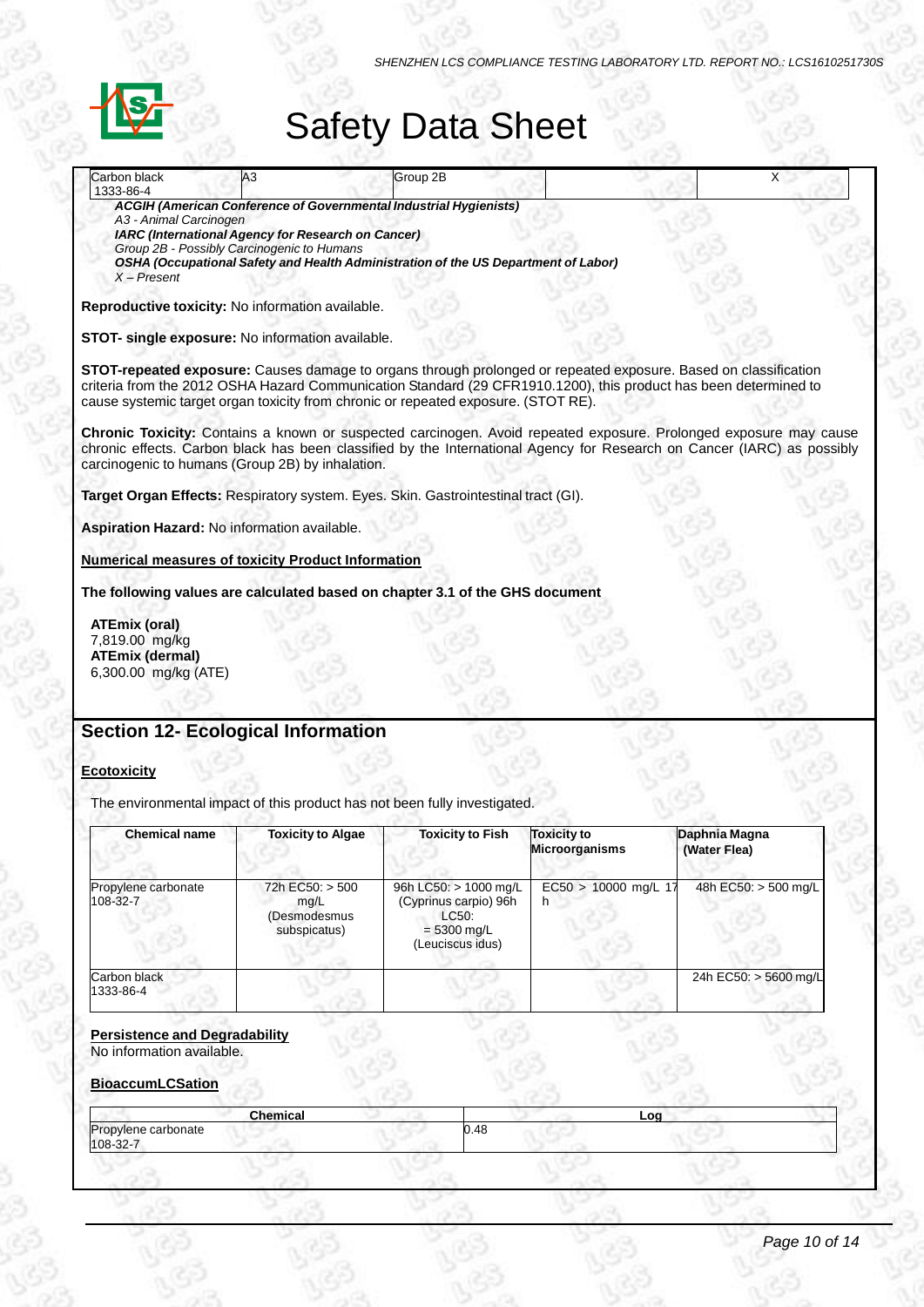

# Safety Data Sheet

**Other adverse effects** No information available.

# **Section 13- Disposal Considerations**

#### **Waste treatment methods**

**Disposal methods:** This material, as supplied, is not a hazardous waste according to Federal regulations (40CFR 261). This material could become a hazardous waste if it is mixed with or otherwise comes in contact with a hazardous waste, if chemical additions are made to this material, or if the material is processed or otherwise altered. Consult 40 CFR 261 to determine whether the altered material is a hazardous waste. ConsLult the appropriate state, regional, or local regulations for additional requirements.

**Contaminated Packaging:** Dispose of contents/containers in accordance with local regulations.

#### **California Hazardous Waste Codes:** 141

This product contains one or more substances that are listed with the State of California as a hazardous waste.

| Chemical                                    | California Hazardous Waste |  |
|---------------------------------------------|----------------------------|--|
| Lithium Cobalt Oxide (CoLiO2)<br>12190-79-3 | Toxic                      |  |

# **Section 14 – Transport Information**

#### **Note:**

The transportation of Lithium-ion Battery and batteries is regulated by the International Civil Aviation Organization, International Air Transport Association, International Maritime Dangerous Goods Code and the US Department of Transportation. The batteries must meet the following criteria for shipment: 1. Air shipments must meet the requirements listed in Special Provision A45 of the International Air Transport Association Dangerous Goods Regulations. 2. Meet the requirements for the US Department of Transportation

listed in 49 CFR 173.185. 3. The transport of primary lithium batteries is prohibited aboard passenger aircraft. Refer to the Federal Register December 15, 2004 (Hazardous Materials; Prohibited on the Transportation of Primary Lithium Batteries and Cells Aboard Passenger Aircraft; Final Rule)

Lithium batteries shipped as "Lithium batteries", "Lithium batteries packed with equipment", or "Lithium batteries contained in equipment" may not be classified as "Dangerous Goods" when shipped in accordance with "special provision A45 of IATA-DGR" or "special provision188 of IMO-IMDG Code"

| DOT:                                                               | NOT REGLCSATED                       |
|--------------------------------------------------------------------|--------------------------------------|
| <b>Proper Shipping Name</b>                                        | NON-REGLCSATED                       |
| <b>Hazard Class</b>                                                | N/A                                  |
| <b>Emergency Response Guide Number</b>                             | 147                                  |
| <b>TDG</b>                                                         | Not regulated                        |
| <b>MEX</b>                                                         | Not regulated                        |
| <b>ICAO</b>                                                        | Not regulated                        |
| <b>IATA</b><br><b>Proper Shipping Name:</b><br><b>Hazard Class</b> | Not regulated<br>NONREGULATED<br>N/A |
| <b>IMDG/IMO</b><br><b>Hazard Class</b>                             | Not<br>regulated<br>N/A              |
| EmS-No.                                                            | $F-A, S-I$                           |
|                                                                    |                                      |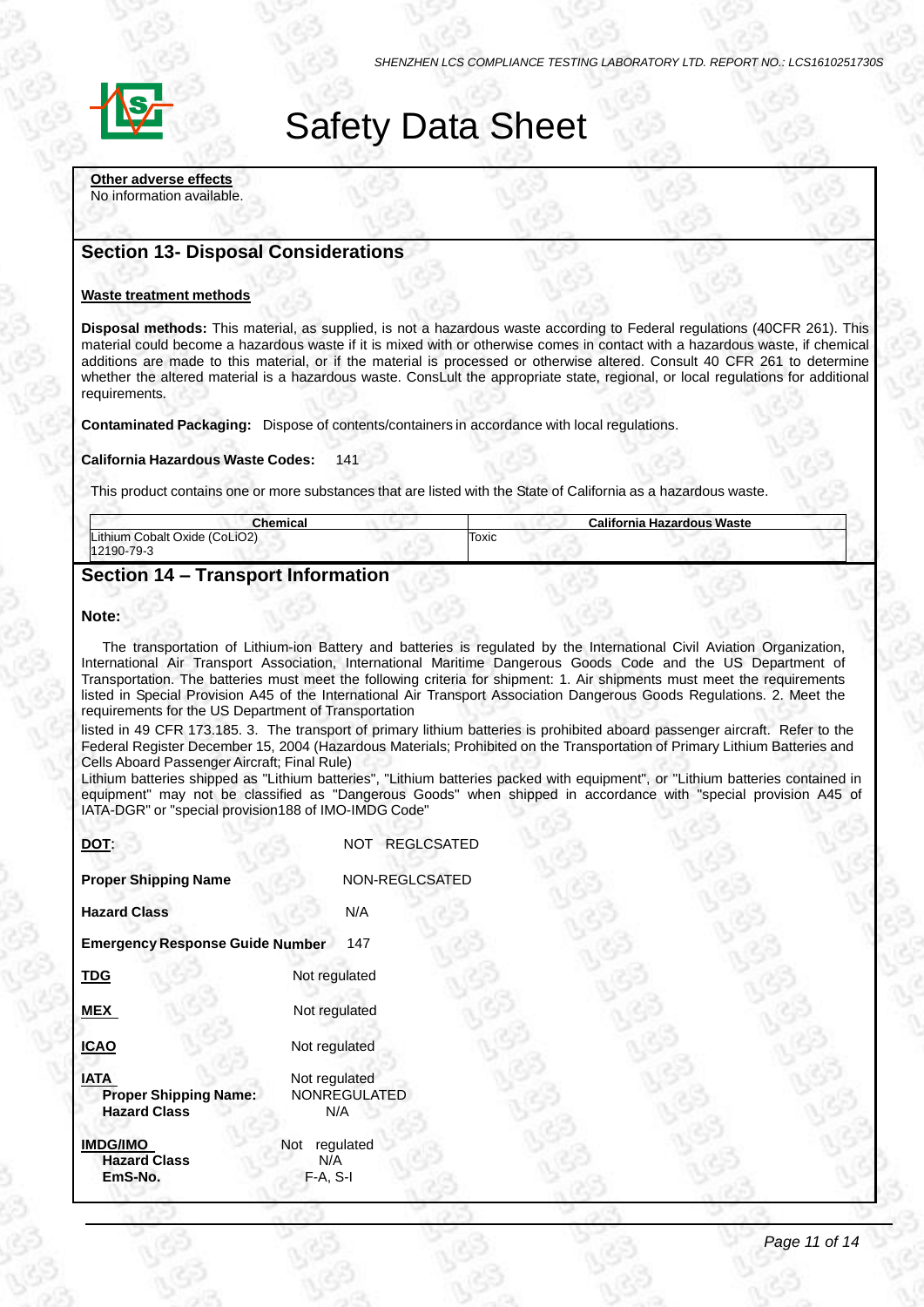

# Safety Data Sheet

|  | Not regulated<br>Not regulated<br>Not regulated |
|--|-------------------------------------------------|

# **Section 15- Regulatory information**

#### **International Inventories**

TSCA Complies<br>DSL All compo All components are listed either on the DSL or NDSL.

**TSCA** - United States Toxic Substances Control Act Section 8(b) Inventory **DSL/NDSL** - Canadian Domestic Substances List/Non-Domestic Substances List

### **US Federal Regulations**

### **SARA 313**

Section 313 of Title III of the Superfund Amendments and Reauthorization Act of 1986 (SARA). This product contains a chemical or chemicals which are subject to the reporting requirements of the Act and Title 40 of the Code of Federal Regulations, Part 372

| Chemical name                              | CAS<br>N٥  | Weight-% | <b>SARA</b><br>313<br>Throchold |  |
|--------------------------------------------|------------|----------|---------------------------------|--|
| Lithium Cobalt Oxide (CoLiO2) - 12190-79-3 | 12190-79-3 |          |                                 |  |
| <b>SARA 311/312 Hazard Categories</b>      |            |          |                                 |  |

| <b>Acute Health Hazard</b>        | <b>NO</b> |
|-----------------------------------|-----------|
| <b>Chronic Health Hazard</b>      | <b>NO</b> |
| <b>Fire Hazard</b>                | <b>NO</b> |
| Sudden release of pressure hazard | <b>NO</b> |
| <b>Reactive Hazard</b>            | NΟ        |

#### **CWA (Clean Water Act)**

This product does not contain any substances regulated as pollutants pursuant to the Clean Water Act (40 CFR 122.21 and 40 CFR 122.42)

### **CERCLA**

This material, as supplied, does not contain any substances regulated as hazardous substances under the Comprehensive Environmental Response Compensation and Liability Act (CERCLA) (40 CFR 302) or the Superfund Amendments and Reauthorization Act (SARA) (40 CFR 355). There may be specific reporting requirements at the local, regional, or state level pertaining to releases of this material

### **US State Regulations**

#### **California Proposition 65**

This product contains the following Proposition 65 chemicals.

| <b>Chemical name</b>          | California<br>roposition 65 |
|-------------------------------|-----------------------------|
| 1333-86-4<br>شarbon.<br>black | Carcinoger                  |
|                               |                             |

### **U.S. State Right-to-Know Regulations**

| <b>Chemical name</b>             | <b>New Jersey</b> | <b>Massachusetts</b> | Pennsylvania | Rhode Island | <b>Illinois</b> |
|----------------------------------|-------------------|----------------------|--------------|--------------|-----------------|
| Lithium Cobalt Oxide<br>(CoLiO2) |                   |                      |              |              |                 |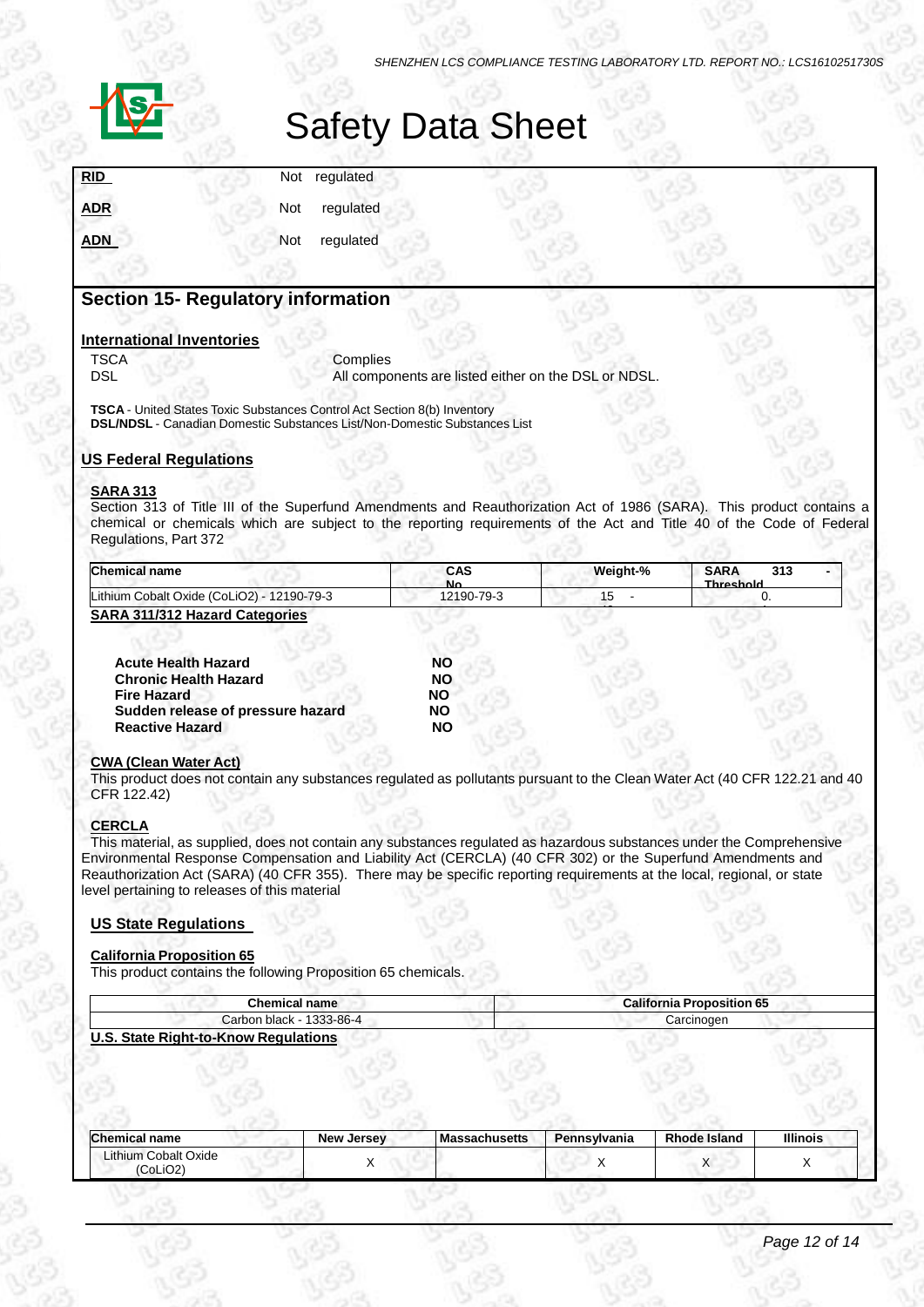

# Safety Data Sheet

| Graphite<br>7782-42-5               |  |  |  |
|-------------------------------------|--|--|--|
| Ethylene carbonate<br>$96 - 49 - 1$ |  |  |  |
| Dimethyl carbonate<br>616-38-6      |  |  |  |
| Diethyl carbonate<br>105-58-8       |  |  |  |
| Carbon black<br>1333-86-4           |  |  |  |

### **International RegLCSations**

### **Mexico**

| National occupational exposure limits |    |  |
|---------------------------------------|----|--|
| Component                             | Сa |  |

| Component                              | <b>Carcinogen Status</b> | <b>Exposure Limits</b>                                                |
|----------------------------------------|--------------------------|-----------------------------------------------------------------------|
| Graphite<br>7782-42-5 (10 - 30)        |                          | Mexico: TWA= $2 \text{ mg/m}^3$                                       |
| Carbon black<br>$1333 - 86 - 4(1 - 5)$ |                          | Mexico: TWA 3.5 mg/m <sup>3</sup><br>Mexico: STEL 7 mg/m <sup>3</sup> |

*Mexico - Occupational Exposure Limits - Carcinogens*

#### **Canada WHMIS Hazard Class**

Non-controlled

# **Section 16- Other Information**

## **NFPA**

| <b>Health Hazards</b> | <b>Flammability 0</b> | Instability 0 | <b>Physical and Chemical Hazards</b> |
|-----------------------|-----------------------|---------------|--------------------------------------|
|                       |                       |               |                                      |

**HMIS Health Hazards** 0 **Flammability** 0 **Instability** 0 **Physical Hazard** 0 **Personal Protection** X

### **Disclaimer**

The information provided in this Safety Data Sheet is correct to the best of our knowledge, information and belief at the date of its publication. The information given is designed only as a guidance for safe handling, use, processing, storage, transportation, disposal and release and is not to be considered a warranty or quality specification. The information relates only to the specific material designated and may not be valid for such material used in combination with any other materials or in any process, unless specified in the text.